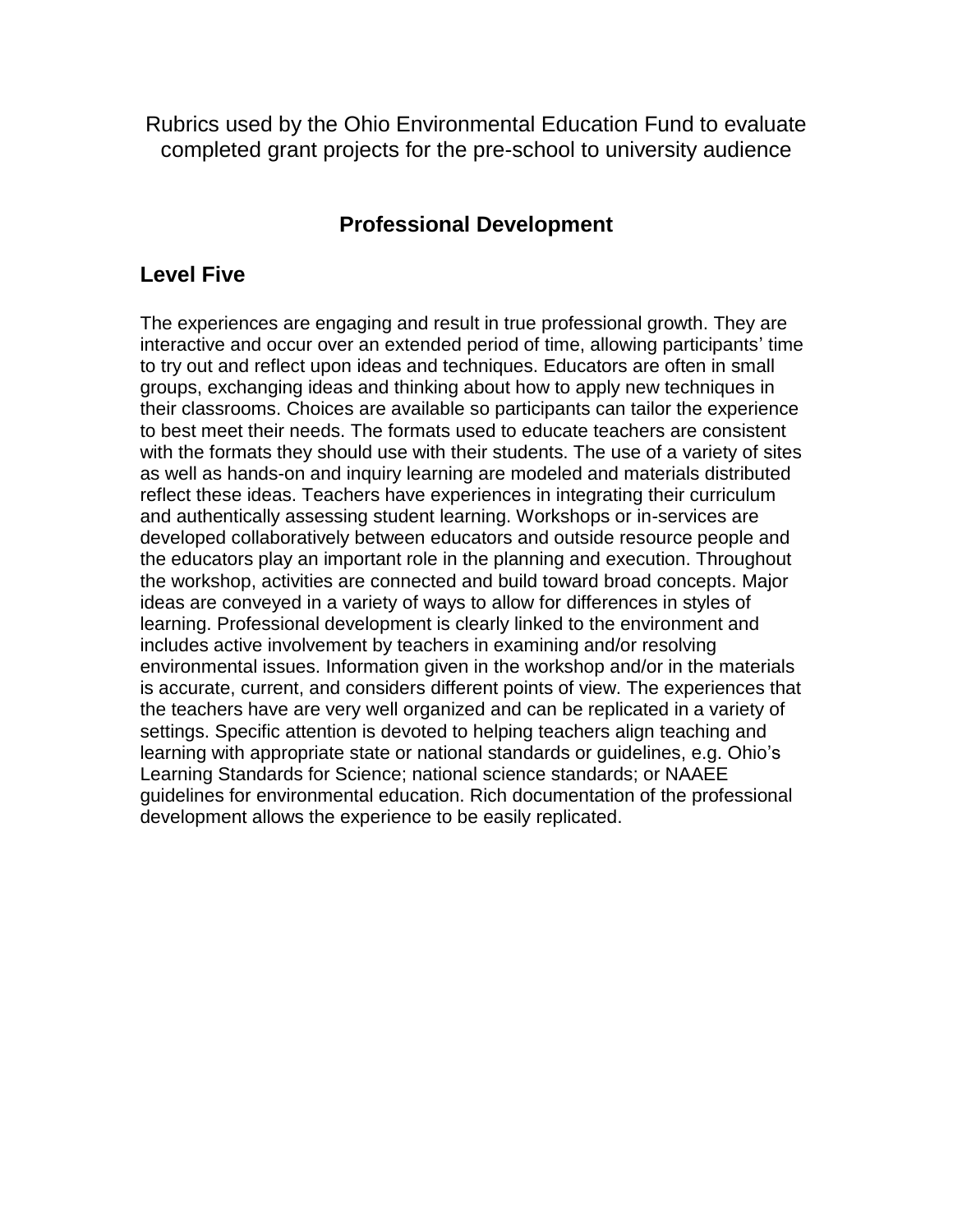## **Professional Development Level Four**

The professional development experiences are active and take place both indoors and outdoors. Teachers make some decisions about their learning throughout the workshop. Information is given in a variety of ways and is connected throughout by a central theme or concept. Strategies used to educate the teachers are similar to strategies that should be used in the classroom. Participants spend some time reflecting on how to apply the new ideas in their classroom. Some methods of integration and authentic assessment are included. Techniques to encourage discussion and resolution of environmental issues are included. The information given is accurate, current and considers different points of view. The professional development experiences are well organized, occur over a period of time, and have been planned collaboratively by educators and outside resource people.

# **Professional Development Level Three**

The professional development experiences take place over a shorter period of time. Some collaboration in planning between educators and outside resource people is apparent. Many of the activities and materials reflect hands-on learning. Teachers work in a variety of groupings and settings. Many of the designed activities and experiences can be replicated in other places. Integration into existing curriculum is mentioned. A majority of the strategies used to educate the teachers model strategies that should be used with students. Information given is accurate, current, considers different points of view, and demonstrates a connection to environmental education issues. Minimal collaborative planning is apparent.